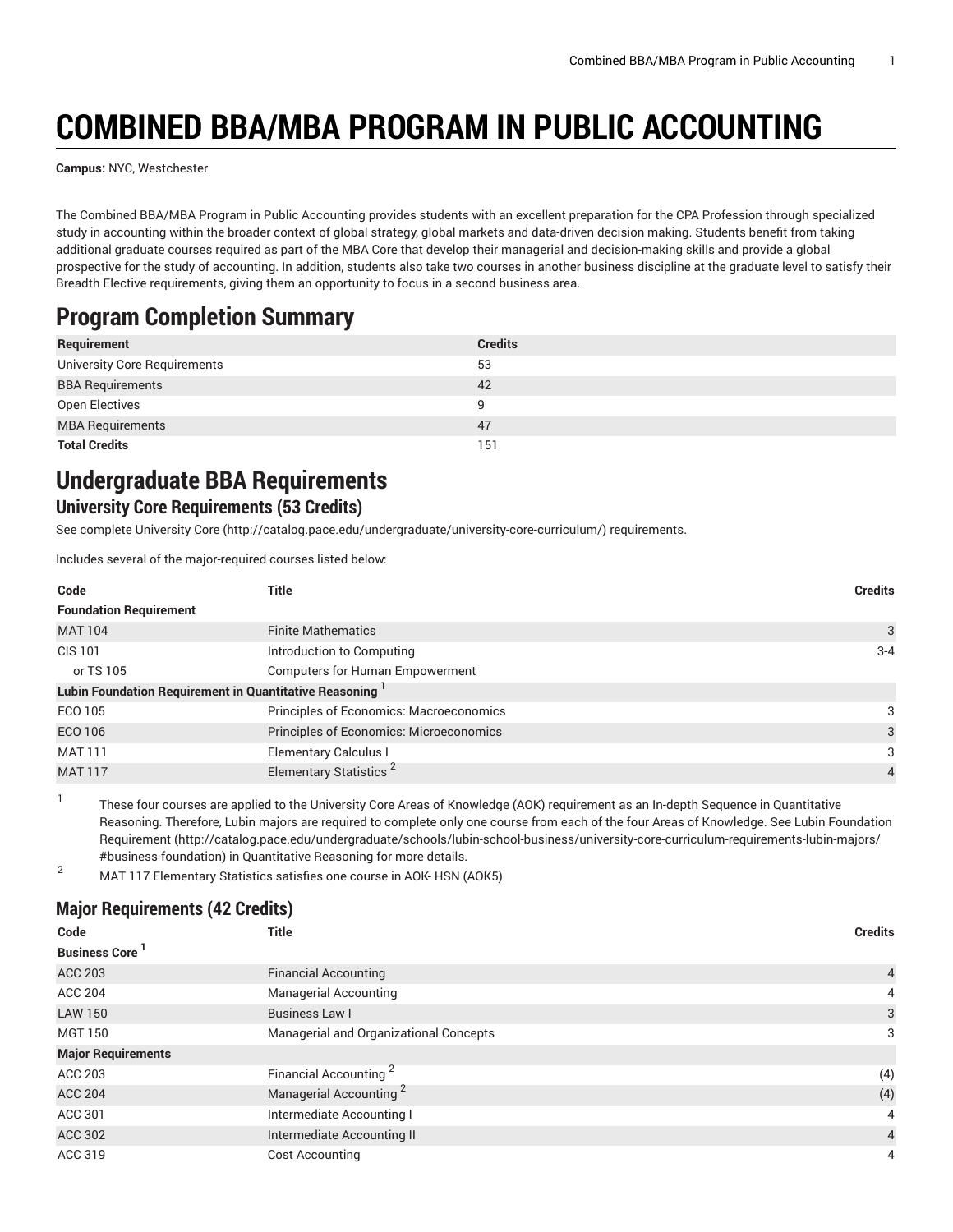| <b>Total Credits</b>     |                                         | 42 |
|--------------------------|-----------------------------------------|----|
| <b>TAX 311</b>           | <b>Federal Income Taxation II</b>       | 3  |
| <b>TAX 250</b>           | <b>Federal Income Taxation I</b>        | 3  |
| <b>LAW 360</b>           | <b>Advanced Business Law</b>            | 4  |
| <b>CIS 122L</b>          | Advanced Spreadsheet Skills - Test Prep | 3  |
| <b>Auxiliary Courses</b> |                                         |    |
| <b>ACC 375</b>           | <b>Accounting Information Systems</b>   |    |
|                          |                                         |    |

1 See Business Core [Requirements](http://catalog.pace.edu/undergraduate/schools/lubin-school-business/university-core-curriculum-requirements-lubin-majors/) ([http://catalog.pace.edu/undergraduate/schools/lubin-school-business/university-core-curriculum](http://catalog.pace.edu/undergraduate/schools/lubin-school-business/university-core-curriculum-requirements-lubin-majors/)[requirements-lubin-majors/\)](http://catalog.pace.edu/undergraduate/schools/lubin-school-business/university-core-curriculum-requirements-lubin-majors/) for more details. MAR 201 Principles of Marketing, FIN 260 Financial Management, MGT 226 Business Analytics, and MGT 490 Business Strategy are satisfied in the MBA portion of the Program.

2 Applied toward the Business Core.

#### **Open Electives (9 Credits)**

| Code<br>Title         | <b>Credits</b> |
|-----------------------|----------------|
| <b>Open Electives</b> |                |
| Select 9 credits      | $\Omega$       |
| <b>Total Credits</b>  | $\mathbf{a}$   |

1 Includes UNV 101 First-Year Seminar: Introduction to University Community (1 credit) for all first-year students

## **Graduate MBA Requirements**

#### **Program Requirements (47 Credits)**

| Code                                   | <b>Title</b>                                       | <b>Credits</b> |
|----------------------------------------|----------------------------------------------------|----------------|
| <b>CPA Review Courses</b>              |                                                    |                |
| <b>ACC 060A</b>                        | CPA Review - Financial Accounting Reporting        | 0              |
| <b>ACC 060B</b>                        | CPA Review - Auditing and Attestation              | 0              |
| <b>Foundation Courses</b>              |                                                    |                |
| <b>MBA 806</b>                         | <b>Driving Marketing Performance</b>               | 3              |
| <b>MBA 810</b>                         | <b>Business Analytics and Statistics</b>           | 3              |
| <b>MBA 812</b>                         | <b>Managing Operations and Projects</b>            | 3              |
| <b>MBA 808</b>                         | <b>Creating Value Through Finance</b>              | 3              |
| <b>MBA 816</b>                         | Disruptive Technologies and Innovation             | 3              |
| <b>Professional Core Courses</b>       |                                                    |                |
| <b>MBA814</b>                          | Leading and Managing Teams                         | 3              |
| <b>MBA 802</b>                         | <b>Business Economics for Decision-Making</b>      | 3              |
| <b>MBA818</b>                          | Global Business, Ethics, and Social Responsibility | 3              |
| <b>Required Specialization Courses</b> |                                                    |                |
| ACC 620                                | <b>Accounting Entities</b>                         | 3              |
| <b>ACC 632</b>                         | Auditing                                           | $\mathsf{3}$   |
| ACC 635                                | <b>Advanced Auditing Practices</b>                 | $\overline{2}$ |
| <b>ACC 649</b>                         | <b>Contemporary Accounting Issues</b>              | 3              |
| <b>Specialization Electives</b>        |                                                    |                |
| Choose two of the following courses:   |                                                    | 6              |
| <b>ACC 638</b>                         | Forensic Accounting and Fraud Examination          |                |
| <b>ACC 675</b>                         | <b>International Accounting</b>                    |                |
| ACC 681                                | <b>Financial Reporting and Capital Markets</b>     |                |
| ACC 692Q                               | <b>Research Project</b>                            |                |
| <b>TAX 612</b>                         | <b>Taxation of Entities for Accountants</b>        |                |
| <b>Breadth Electives</b>               |                                                    |                |

Select one graduate 600 level courses from a discipline outside of Accounting offered by the Lubin School of Business. With approval, some 600-level Information Systems (IS) courses may also be taken. (MBA 640 may not be taken . This course is the duplicate of ACC 203 - ACC 204.)